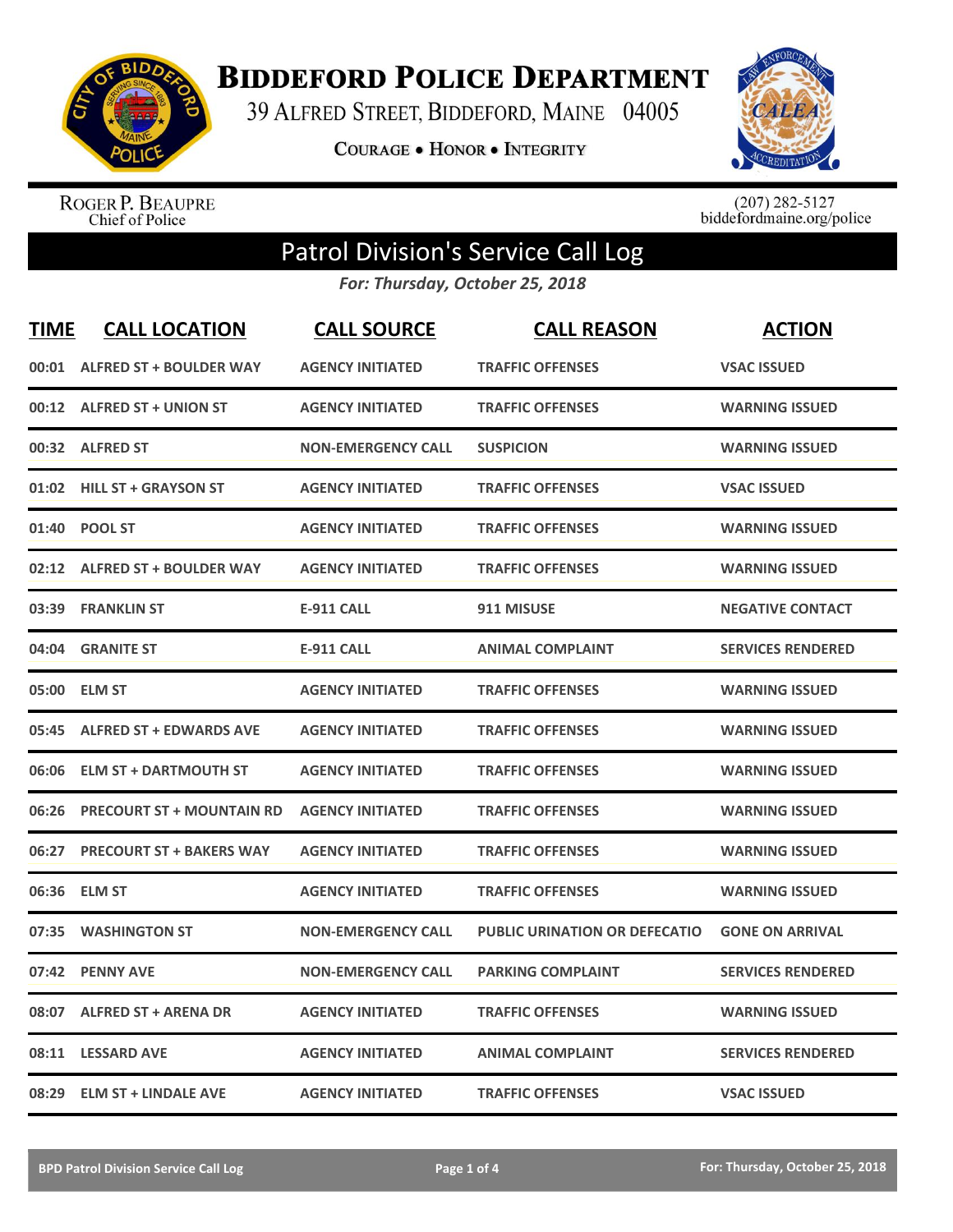| <b>TIME</b> | <b>CALL LOCATION</b>           | <b>CALL SOURCE</b>        | <b>CALL REASON</b>             | <b>ACTION</b>                |
|-------------|--------------------------------|---------------------------|--------------------------------|------------------------------|
| 08:44       | <b>ALFRED ST + EMMONS PL</b>   | <b>AGENCY INITIATED</b>   | <b>TRAFFIC OFFENSES</b>        | <b>WARNING ISSUED</b>        |
| 09:57       | <b>JEFFERSON ST + ADAMS ST</b> | <b>AGENCY INITIATED</b>   | <b>TRAFFIC OFFENSES</b>        | <b>VSAC ISSUED</b>           |
|             | 10:18 ELM ST                   | <b>AGENCY INITIATED</b>   | <b>TRAFFIC OFFENSES</b>        | <b>WARNING ISSUED</b>        |
|             | 10:40 SOUTH ST                 | <b>AGENCY INITIATED</b>   | <b>ANIMAL COMPLAINT</b>        | <b>SERVICES RENDERED</b>     |
|             | 10:45 SEA SPRAY DR             | <b>E-911 CALL</b>         | 911 MISUSE                     | <b>SERVICES RENDERED</b>     |
|             | 10:56 ALFRED ST                | <b>AGENCY INITIATED</b>   | <b>TRAFFIC OFFENSES</b>        | <b>WARNING ISSUED</b>        |
|             | 10:59 GRAHAM ST                | <b>NON-EMERGENCY CALL</b> | <b>CHECK WELFARE</b>           | <b>SERVICES RENDERED</b>     |
| 12:14       | <b>ELM ST</b>                  | <b>AGENCY INITIATED</b>   | <b>TRAFFIC OFFENSES</b>        | <b>WARNING ISSUED</b>        |
|             | 12:32 ELM ST + CHADWICK PL     | <b>AGENCY INITIATED</b>   | <b>TRAFFIC OFFENSES</b>        | <b>NO ACTION REQUIRED</b>    |
|             | <b>12:50 MAIN ST</b>           | <b>NON-EMERGENCY CALL</b> | <b>PARKING COMPLAINT</b>       | <b>PARKING TICKET ISSUED</b> |
|             | 13:26    FOSS ST               | <b>NON-EMERGENCY CALL</b> | <b>PARKING COMPLAINT</b>       | <b>NO ACTION REQUIRED</b>    |
|             | 13:42 ELM ST + UNION ST        | <b>AGENCY INITIATED</b>   | <b>TRAFFIC OFFENSES</b>        | <b>WARNING ISSUED</b>        |
|             | 13:46 ALFRED ST                | <b>E-911 CALL</b>         | 911 MISUSE                     | <b>REFERRED OTHER AGENCY</b> |
| 13:51       | <b>BRADBURY ST</b>             | <b>E-911 CALL</b>         | <b>DISTURBANCE / NOISE</b>     | <b>SERVICES RENDERED</b>     |
| 14:10       | <b>MAIN ST</b>                 | <b>NON-EMERGENCY CALL</b> | <b>PARKING COMPLAINT</b>       | <b>PARKING TICKET ISSUED</b> |
|             | <b>14:23 MAIN ST</b>           | <b>AGENCY INITIATED</b>   | <b>TRAFFIC OFFENSES</b>        | <b>WARNING ISSUED</b>        |
|             | 14:33 ALFRED ST + DENTAL AVE   | <b>AGENCY INITIATED</b>   | <b>TRAFFIC OFFENSES</b>        | <b>WARNING ISSUED</b>        |
|             | 14:43 CLEAVES ST               | <b>NON-EMERGENCY CALL</b> | ANIMAL COMPLAINT               | <b>REFERRED OTHER AGENCY</b> |
|             | 15:00 MAPLEWOOD AVE            | E-911 CALL                | 911 MISUSE                     | <b>SERVICES RENDERED</b>     |
|             | <b>15:01 HILL ST</b>           | E-911 CALL                | <b>CIVIL COMPLAINT</b>         | <b>SERVICES RENDERED</b>     |
|             | <b>15:05 MAIN ST</b>           | <b>NON-EMERGENCY CALL</b> | <b>VIOL OF BAIL CONDITIONS</b> | <b>REPORT TAKEN</b>          |
|             | <b>15:15 SPRINGBROOK DR</b>    | <b>NON-EMERGENCY CALL</b> | <b>MENTAL ILLNESS CASES</b>    | <b>REPORT TAKEN</b>          |
|             | 15:35 BIDDEFORD GATEWAY CTR    | E-911 CALL                | 911 MISUSE                     | <b>NO ACTION REQUIRED</b>    |
|             | 15:43 HILL ST + WEST ST        | <b>AGENCY INITIATED</b>   | <b>TRAFFIC OFFENSES</b>        | <b>WARNING ISSUED</b>        |
|             | 15:58 WEST ST                  | <b>AGENCY INITIATED</b>   | <b>TRAFFIC OFFENSES</b>        | <b>WARNING ISSUED</b>        |
|             | 16:00 ALFRED ST                | <b>WALK-IN AT STATION</b> | <b>COURT ORDERED CHECK IN</b>  | <b>SERVICES RENDERED</b>     |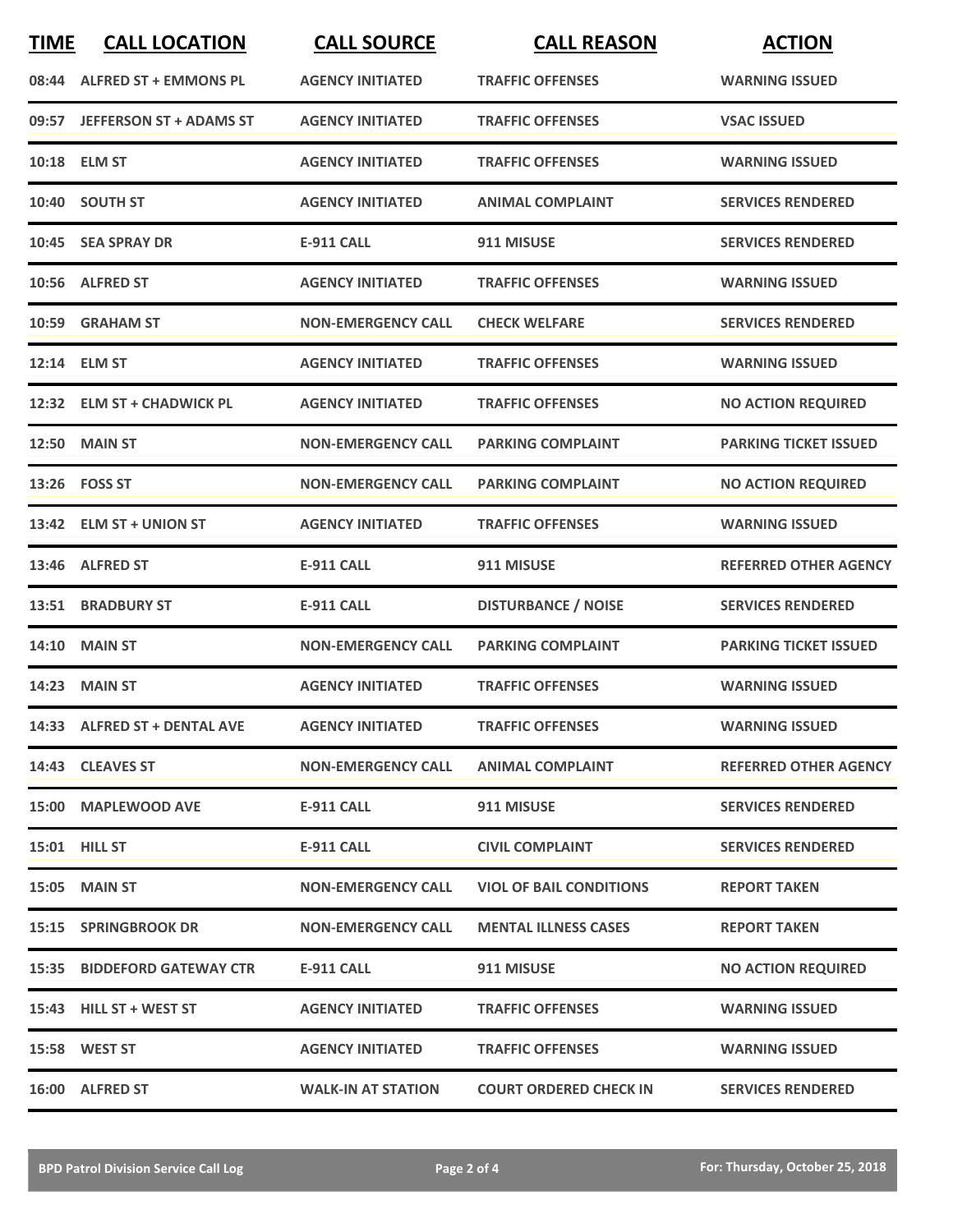| <b>TIME</b> | <b>CALL LOCATION</b>                                | <b>CALL SOURCE</b>        | <b>CALL REASON</b>               | <b>ACTION</b>                |
|-------------|-----------------------------------------------------|---------------------------|----------------------------------|------------------------------|
|             | 16:07 WEST ST                                       | <b>AGENCY INITIATED</b>   | <b>TRAFFIC OFFENSES</b>          | <b>VSAC ISSUED</b>           |
|             | 16:23 WASHINGTON ST                                 | <b>AGENCY INITIATED</b>   | UNLOCKED DOORS - WINDOWS         | <b>BUILDING CHECK/SECURE</b> |
|             | 16:24 WEST ST                                       | <b>AGENCY INITIATED</b>   | <b>TRAFFIC OFFENSES</b>          | <b>WARNING ISSUED</b>        |
|             | 16:27 WEST ST + GUINEA RD                           | <b>OTHER</b>              | <b>PUBLIC WORKS</b>              | <b>SERVICES RENDERED</b>     |
|             | 16:29 PRECOURT ST + MOUNTAIN RD                     | <b>AGENCY INITIATED</b>   | <b>TRAFFIC OFFENSES</b>          | <b>WARNING ISSUED</b>        |
|             | <b>16:38 FORTUNES ROCKS RD</b>                      | <b>AGENCY INITIATED</b>   | <b>TRAFFIC OFFENSES</b>          | <b>WARNING ISSUED</b>        |
| 16:53       | <b>MT VERNON ST</b>                                 | <b>NON-EMERGENCY CALL</b> | <b>ARTICLES LOST/FOUND</b>       | <b>NO ACTION REQUIRED</b>    |
|             | 16:54 MAY ST + COLONIAL DR                          | <b>AGENCY INITIATED</b>   | <b>TRAFFIC OFFENSES</b>          | <b>WARNING ISSUED</b>        |
|             | 16:56 HILL ST                                       | <b>E-911 CALL</b>         | 911 MISUSE                       | <b>UNABLE TO LOCATE</b>      |
|             | 17:03 MILE STRETCH RD                               | <b>AGENCY INITIATED</b>   | <b>TRAFFIC OFFENSES</b>          | <b>WARNING ISSUED</b>        |
|             | <b>17:05 MAIN ST</b>                                | <b>NON-EMERGENCY CALL</b> | <b>PARKING COMPLAINT</b>         | <b>PARKING TICKET ISSUED</b> |
|             | 17:05 ALFRED ST                                     | <b>NON-EMERGENCY CALL</b> | <b>TRAFFIC LIGHT MALFUNCTION</b> | <b>SERVICES RENDERED</b>     |
| 17:13       | <b>MEDICAL CENTER DR</b>                            | <b>NON-EMERGENCY CALL</b> | <b>ALL OTHER</b>                 | <b>TRANSPORT TO HOSPITAL</b> |
| 17:30       | <b>GUINEA RD</b>                                    | <b>AGENCY INITIATED</b>   | <b>TRAFFIC OFFENSES</b>          | <b>WARNING ISSUED</b>        |
|             | 17:38 ALFRED ST                                     | <b>NON-EMERGENCY CALL</b> | <b>COURT ORDERED CHECK IN</b>    | <b>SERVICES RENDERED</b>     |
|             | 17:46 MOUNTAIN RD + PRECOURT ST AGENCY INITIATED    |                           | <b>TRAFFIC OFFENSES</b>          | <b>WARNING ISSUED</b>        |
|             | 17:55 WEST ST                                       | <b>AGENCY INITIATED</b>   | <b>TRAFFIC OFFENSES</b>          | <b>VSAC ISSUED</b>           |
|             | 18:49 ALFRED ST + MARINER WAY                       | <b>AGENCY INITIATED</b>   | <b>TRAFFIC OFFENSES</b>          | <b>WARNING ISSUED</b>        |
|             | 19:03 ELM ST + CENTER ST                            | <b>AGENCY INITIATED</b>   | <b>TRAFFIC OFFENSES</b>          | <b>WARNING ISSUED</b>        |
|             | 19:08 ALFRED ST                                     | <b>AGENCY INITIATED</b>   | <b>TRAFFIC OFFENSES</b>          | <b>VSAC ISSUED</b>           |
|             | 19:48 PROSPECT ST                                   | <b>NON-EMERGENCY CALL</b> | <b>SPEEDING COMPLAINT</b>        | <b>NO VIOLATION</b>          |
|             | 20:01 ST MARYS ST + ELM ST                          | <b>AGENCY INITIATED</b>   | <b>TRAFFIC OFFENSES</b>          | <b>WARNING ISSUED</b>        |
|             | 20:12 POOL ST + BLANDINGS WAY AGENCY INITIATED      |                           | <b>TRAFFIC OFFENSES</b>          | <b>WARNING ISSUED</b>        |
|             | 20:22 ALFRED ST + MEDICAL CENTER D AGENCY INITIATED |                           | <b>ASSIST PD AGENCY</b>          | <b>SERVICES RENDERED</b>     |
|             | 21:10 ALFRED ST + BIDDEFORD GATEW AGENCY INITIATED  |                           | <b>TRAFFIC OFFENSES</b>          | <b>WARNING ISSUED</b>        |
|             | 21:19 POOL ST + PARKSIDE DR AGENCY INITIATED        |                           | <b>TRAFFIC OFFENSES</b>          | <b>WARNING ISSUED</b>        |